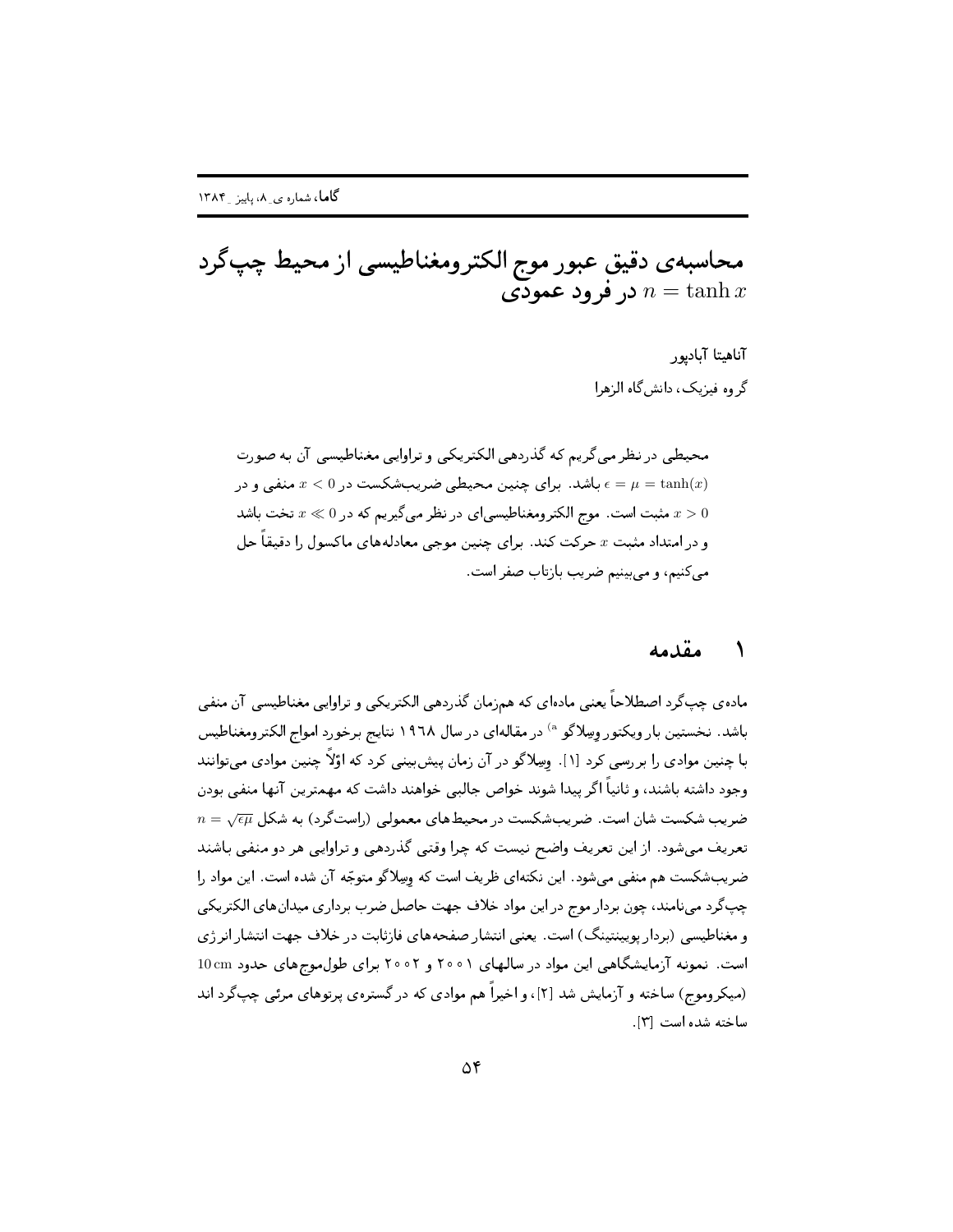" - 
,  E h0S!8- -<sup>0</sup>  c) \*  >- (- " `W "-<sup>0</sup> L8 p-0E - 94 "0 ,9 \@ >)T E (- 9 390 6 - : & - 0 &0 \* . rC Q 9 @ ?M " `W بتوان در تصویربرداری بر حد پراش علبه درد [۱] . یک نکتهی مهم دیگر این است که وقتی امواج d)Q " 
 - FS - r\* L G 9S)Q ()W  "0<@ a 0T  9!)Dc 48- $\mathcal{L}$  , and a subset of  $\mathcal{L}$  , and a subset of  $\mathcal{L}$ : - 9)TE ()W ) "0<@

 $\epsilon = \mu = \tanh x$  در این نوشته میخواهیم معادلات ماکسول را در محیطی که در آن کنیم؛ در چنین محیطی داریم $x \in \mathbb{R}$  که یعنی در  $x < 0$  محیط چپگرد است. $^{-1}$  حل معادلات ماکسول در این محیط به دلیل صفر شدن  $\epsilon$  و  $\mu$  ساده نیست. همان طور که در ادامه خواهیم دید، مشکل این جا است که در معادلات عباراتی به صورت |v ln | $\kappa$  و  $\nabla \ln |\mu|$  ظاهر میشوند. تابع  $\ln |x|$  در حد  $\ln |\mu|$ واگرا است .  $x\to 0$ 

## موج در محیطهای ناهمگن

 9 :) 9 - (+<& &d)Q " 9!)Dc 48- B0 &8"J %Z (- " انتحاب می دنیم رویافتی است که بورن و ولف در کتاب معروف شان انتحاب کرده اند [۵] . آگر بار و جریانی در محیط نباشد، معادلههای ماکسول ــ در واحدهای cgs ــ به شکل زیر خواهند بود.

$$
\nabla \times \mathbf{E} + \frac{1}{c} \frac{\partial}{\partial t} \mathbf{B} = 0 \tag{1}
$$

$$
\nabla \cdot \mathbf{D} = 0 \tag{2}
$$

$$
\nabla \times \mathbf{H} = \frac{1}{c} \frac{\partial}{\partial t} \mathbf{D}
$$
 (3)

$$
\nabla \cdot \mathbf{B} = 0 \tag{4}
$$

هنگامی که  $\epsilon$  و  $\mu$  تابع مکان باشند معادلات موج متعارف که برای مولفههای E و H بدست می آیند شکل دیگری حواهند داشت . معادله اول را میتوان به صورت زیر نوشت :

$$
\frac{1}{\mu} \nabla \times \mathbf{E} + \frac{1}{c} \frac{\partial}{\partial t} \mathbf{H} = 0
$$
\n(5)

واضح است که باید بگوییم  $\left(\frac{x}{a}\right)$ tanh که در این جا a پارامتری از جنس طول است. برای سادهتر شدن  $^1$ فرمولها ما را برابر 1 میگیریم . در صورت لزوم، می $\vec{z}$ ان فرمولها را با تحلیل ابعادی درست کرد.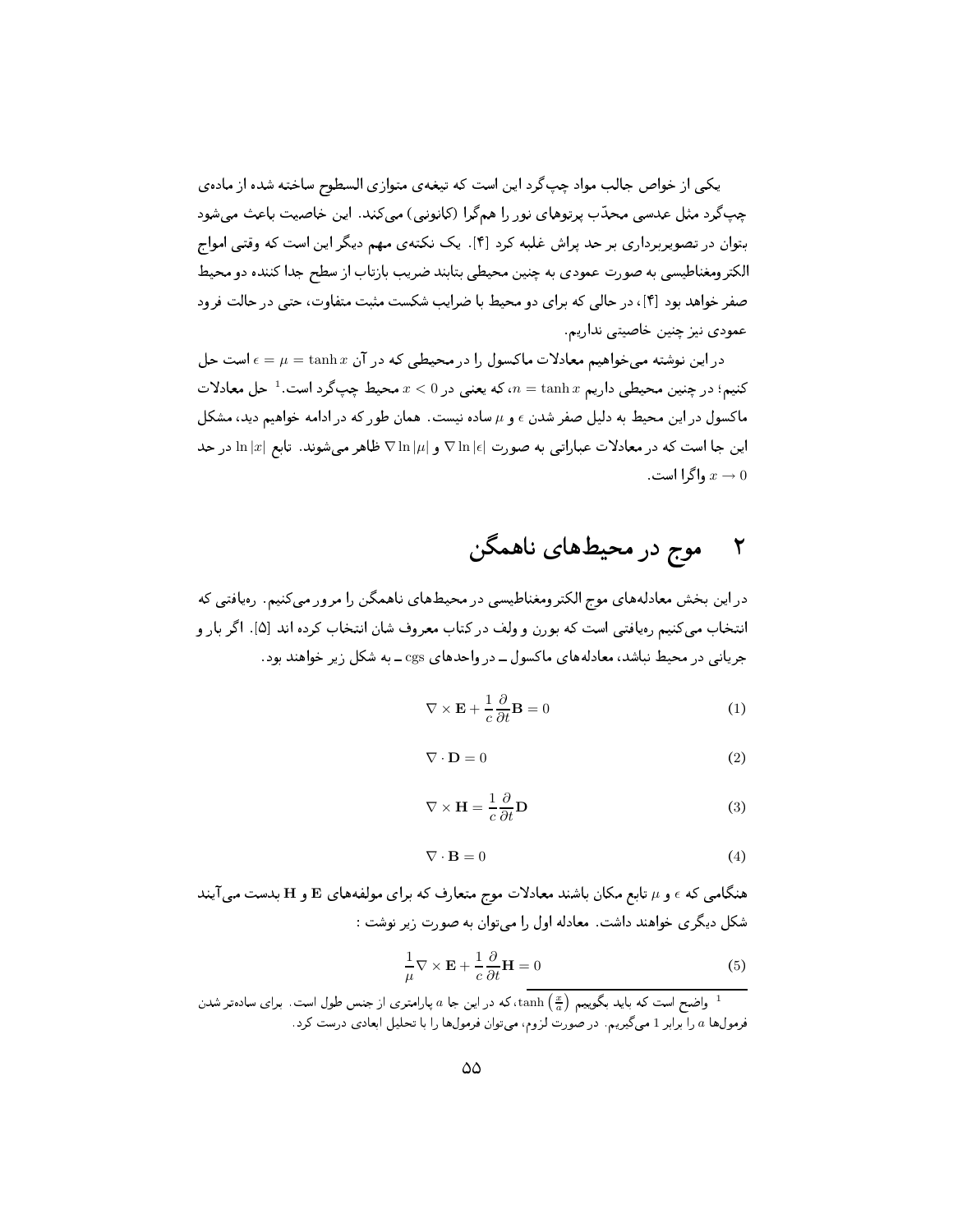با توجه به رابطه $(2)$  و این که  $\mathbf{D} = \epsilon \mathbf{E}$  است، از  $(4)$  کرل می $\mathbf{\Sigma}$ ریم. خواهیم داشت:

$$
\nabla \times \left(\frac{1}{\mu} \nabla \times \mathbf{E}\right) + \frac{\epsilon}{c^2} \frac{\partial^2}{\partial t^2} \mathbf{E} = 0
$$
 (6)

كه مى دهد

$$
\nabla \times \left(\frac{1}{\mu} \nabla \times \mathbf{E}\right) = \frac{1}{\mu} \nabla \nabla \cdot \mathbf{E} - \frac{1}{\mu} \nabla^2 \mathbf{E} + \nabla \frac{1}{\mu} \times \left(\nabla \times \mathbf{E}\right)
$$
(7)

و در نتيجه

$$
\frac{1}{\mu}\nabla^2 \mathbf{E} - \frac{1}{\mu}\nabla\nabla \cdot \mathbf{E} - \frac{\epsilon}{c^2} \frac{\partial^2}{\partial t^2} \mathbf{E} - \nabla \frac{1}{\mu} \times (\nabla \times \mathbf{E}) = 0.
$$
 (8)

رابطه ی بالا را در  $\mu$  ضرب می کنیم  $\mu$ 

$$
\nabla^2 \mathbf{E} - \nabla \nabla \cdot \mathbf{E} - \frac{\epsilon \mu}{c^2} \frac{\partial^2}{\partial t^2} \mathbf{E} + \frac{\nabla \mu}{\mu} \times \left( \nabla \times \mathbf{E} \right) = 0.
$$
 (9)

از انجا که  $\nabla \cdot (\epsilon {\bf E}) = \nabla \cdot {\bf \epsilon}$  خواهیم داشت:

$$
\epsilon \nabla \cdot \mathbf{E} + \mathbf{E} \nabla \epsilon = 0 \tag{10}
$$

که می دهد

$$
\nabla \cdot \mathbf{E} = \frac{-1}{\epsilon} \mathbf{E} \nabla \epsilon = -\mathbf{E} \cdot \frac{\nabla \epsilon}{\epsilon} = -\mathbf{E} \cdot \nabla \ln |\epsilon| \,. \tag{11}
$$

طلا با استفاده از (11) رابطهی (9) را بازویسي می کنیم.  
\n
$$
\nabla^2 \mathbf{E} - \frac{\epsilon \mu}{c^2} \frac{\partial^2}{\partial t^2} \mathbf{E} + \nabla (\mathbf{E} \cdot \nabla \ln |\epsilon|) + (\nabla \ln |\mu|) \times (\nabla \times \mathbf{E}) = 0
$$
\n(12)

به همین ترتیب میتوان رابطهی مشابهی برای H به صورت زیر نوشت.

$$
\nabla^2 \mathbf{H} - \frac{\epsilon \mu}{c^2} \frac{\partial^2}{\partial t^2} \mathbf{H} + \nabla (\mathbf{H} \cdot \nabla \ln |\mu|) + (\nabla \ln |\epsilon|) \times (\nabla \times \mathbf{H}) = 0.
$$
 (13)

$$
n = \tanh x
$$
موج مجانباًتخت در محیط

محیطی در نظر بگیریم که در آن µ و e به شکل  $\ln x$  باشند. این محیط برای 1 $x\gg x$ تقریبا خلاء است. انتظار داریم موجهایی در این محیط وجود داشته باشد که در 1  $x\gg a$ همانند موج تخت در خلاء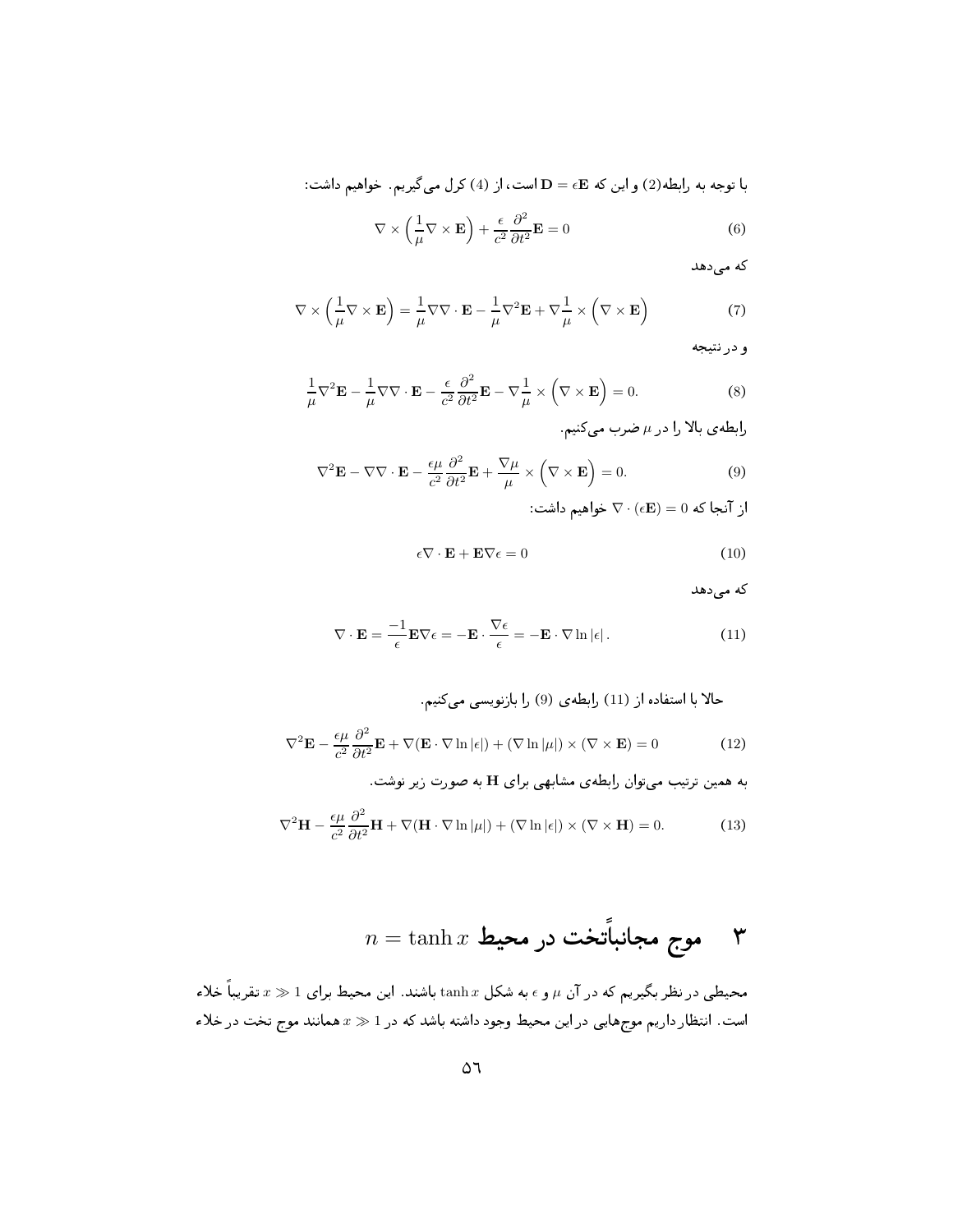باشند. اگر بستگی زمانی H و E را به صورت ( $\mathrm{exp}\left( \pm i \omega t \right)$  بگیریم، آن وقت معادلههای (12) و (13) به شکل زیر در می آیند.

$$
\nabla^2 \mathbf{E} + \frac{\omega^2}{c^2} \mathbf{E} \tanh^2 x + \nabla \left( \mathbf{E} \cdot \nabla \ln |\tanh x| \right) + (\nabla \ln |\tanh x|) \times (\nabla \times \mathbf{E}) = 0, (14)
$$

 $\nabla^2 \mathbf{H} + \frac{\omega^2}{c^2} \mathbf{H} \tanh^2 x + \nabla \left( \mathbf{H} \cdot \nabla \ln |\tanh(x|) \right) + \nabla (\ln |\tanh x|) \times (\nabla \times \mathbf{H}) = (0.5)$ دیده می شود که به دلیل یکی بودن شکل  $\epsilon$  و  $\mu$ ، معادله $\epsilon$  دیفرانسیل مربوط به H و E کاملاً شبیه هم اند. پس کافی است یکی را حل کنیم. با جدا سازی مولفههای  $x$  ، $y$  و  $z$  به سه معادله زیر میرسیم:

$$
\nabla^2 E_x + \frac{\omega^2}{c^2} E_x \tanh^2 x + \frac{2}{\sinh(2x)} \frac{\partial E_x}{\partial x} - \frac{4E_x \cosh(2x)}{\sinh^2(2x)} = 0,
$$
 (16)

$$
\nabla^2 E_y + \frac{\omega^2}{c^2} E_y \tanh^2 x + \frac{2}{\sinh(2x)} \frac{\partial E_x}{\partial y} + \frac{2}{\sinh(2x)} \left( \frac{\partial E_x}{\partial y} - \frac{\partial E_y}{\partial x} \right) = 0, \tag{17}
$$

$$
\nabla^2 E_z + \frac{\omega^2}{c^2} E_z \tanh^2 x + \frac{2}{\sinh(2x)} \frac{\partial E_x}{\partial z} + \frac{2}{\sinh(2x)} \left( \frac{\partial E_x}{\partial z} - \frac{\partial E_z}{\partial x} \right) = 0. \tag{18}
$$

اگر راستای انتشار را در جهت x در نظر بگیریم (فرود عمودی)،  $E_x$  و  $H_x$  صفر خواهند بود، و به دو معادله زیر می رسیم.

$$
\nabla^2 E_y + \frac{\omega^2}{c^2} E_y \tanh^2 x - \frac{2}{\sinh(2x)} \frac{\partial E_y}{\partial x} = 0,
$$
\n(19)

$$
\nabla^2 E_z + \frac{\omega^2}{c^2} E_z \tanh^2 x - \frac{2}{\sinh(2x)} \frac{\partial E_z}{\partial x} = 0,
$$
\n(20)

معادلهی مولفههای q و چهم یکی در آمدند، پس اولی را به روش جداسازی متغیرها حل میکنیم. این یعنی هر تابع را به شکل حاصل ضرب  $Z(z)$   $X(y)$  می نویسیم. خواهیم داشت

$$
\frac{1}{X}\frac{d^2X}{dx^2} + \frac{1}{Y}\frac{d^2Y}{dy^2} + \frac{1}{Z}\frac{d^2Z}{dz^2} + \frac{\omega^2}{c^2}\tanh^2 x - \frac{2}{X\sinh(2x)}\frac{dX}{dx} = 0.
$$
 (21)

اگر دو ثابت  $m^2$  و  $n^2$  حاصل از معادلات  $y$  و  $z$  را برای سادگی مسئله صفر قرار دهیم، به دست می $\vec{n}$ د:

$$
\frac{d^2X}{dx^2} - \frac{2}{\sinh(2x)}\frac{dX}{dx} + \frac{\omega^2}{c^2}X \tanh^2 x = 0.
$$
 (22)

حالا این عبارت را در  $\int \frac{p_1(t)}{P_0(t)}\,dt$  ضرب میکنیم تا جمله شامل مشتق درجهی اول حذف شود. در این رابطه  $p_0(x)$  ضریب جمله درجه دو و  $p_1(x)$  ضریب جمله درجه یک هستند. خواهیم داشت :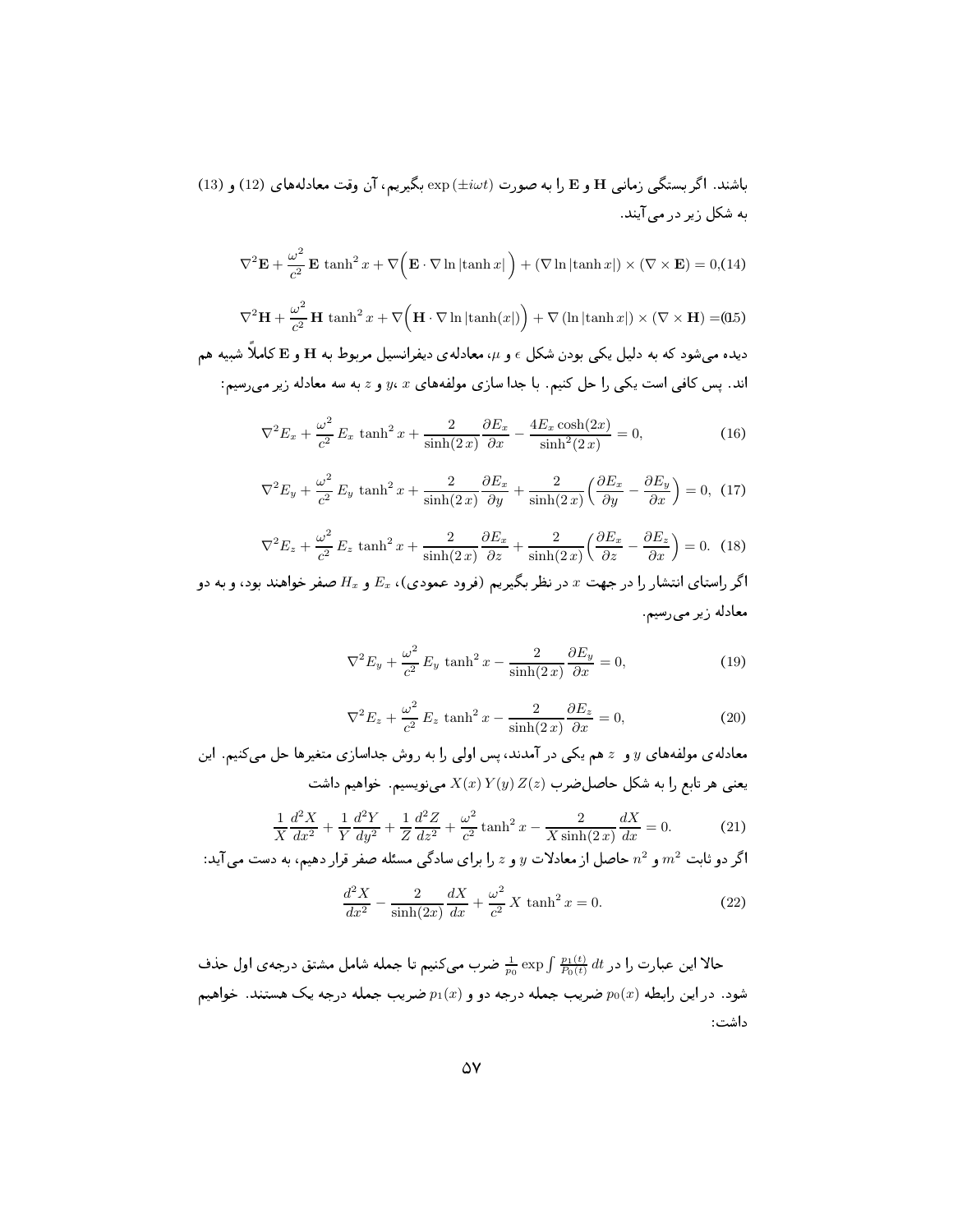$$
\frac{d}{dx}\left[\exp\left[\int \frac{-2\,dt}{\sinh(2\,t)}\right] \frac{dX}{dx}\right] + \frac{\omega^2}{c^2}\tanh^2 x \, \exp\left[\int \frac{-2\,dt}{\sinh(2\,t)}\right] \, X = 0. \tag{23}
$$

$$
\int \frac{-2 dt}{\sinh(2 t)} = 2 \tanh^{-1}(\exp 2 x),
$$
\n(24)

و مې دانيم

$$
\tanh^{-1} x = \frac{1}{2} \ln \left( \frac{1+x}{1-x} \right),\tag{25}
$$

بنابر این

$$
\exp\left[2 \times \frac{1}{2} \ln \left(\frac{1+e^{2x}}{1-e^{2x}}\right)\right] = \frac{1+e^{2x}}{1-e^{2x}} = \frac{e^{-x}+e^x}{e^{-x}-e^x} = \coth x. \tag{26}
$$

يس خواهيم داشت:

$$
\frac{d}{dx}\left(\coth x \frac{dX}{dx}\right) + \frac{\omega^2}{c^2} X \tanh x = 0.
$$
\n(27)

این عبارت را در coth x ضرب می کنیم. خواهیم داشت

$$
\coth x \frac{d}{dx} \left( \coth x \frac{dX}{dx} \right) + \frac{\omega^2}{c^2} X = 0.
$$
\n(28)

حالا تغییر متغییری به صورت زیر می،دهیم.

$$
s = \cosh x. \tag{29}
$$

، درجی است عبارت بالا به این معنبی است که برای x های مثبت و برای  $x$  های منفی $\cosh x$ جداگانه از تغییر متغیر  $x$   $x$   $\sin x$  استفاده می کنیم. البته باید جواب و مشتق آن در  $x=0$  پیوسته باشند. معادله دیفرانسیل برای هر دو بخش کوچکتر و بزرگتر از صفر بهصورت زیر مے شود:

$$
s\frac{d}{ds}\left(s\frac{dX}{ds}\right) + \frac{\omega^2}{c^2}X = 0\tag{30}
$$

اين معادله جوابها يي به صورت  $\sin(\frac{\omega}{c}s)$  و  $\cos(\frac{\omega}{c}s)$  دارد بنابراين خواهيم داشت:

$$
X = \begin{cases} a_1 \exp(i\frac{\omega}{c} \cosh(x)) & x > 0 \\ a_2 \exp(i\frac{\omega}{c} \cosh(x)) & x < 0 \end{cases}
$$
 (31)

با در نظر گرفتن شرط پیوستگی جواب و مشتق اول آن در 0 = x بدست می آید: a1 = a2 . این جواب برای هر دو مولفه  $y$  و  $x$  ،  $H$  و  $E$  درست است، تنها کافی است ضرایب ثابت را به کمک معادلات ماکسول بدست آوریم. با توجه به شکل تابعیت زمانبی و صفر بودن  $H_x$  و  $E_x$ ، معادلات (1) و (2) به شکل زیر در می آیند: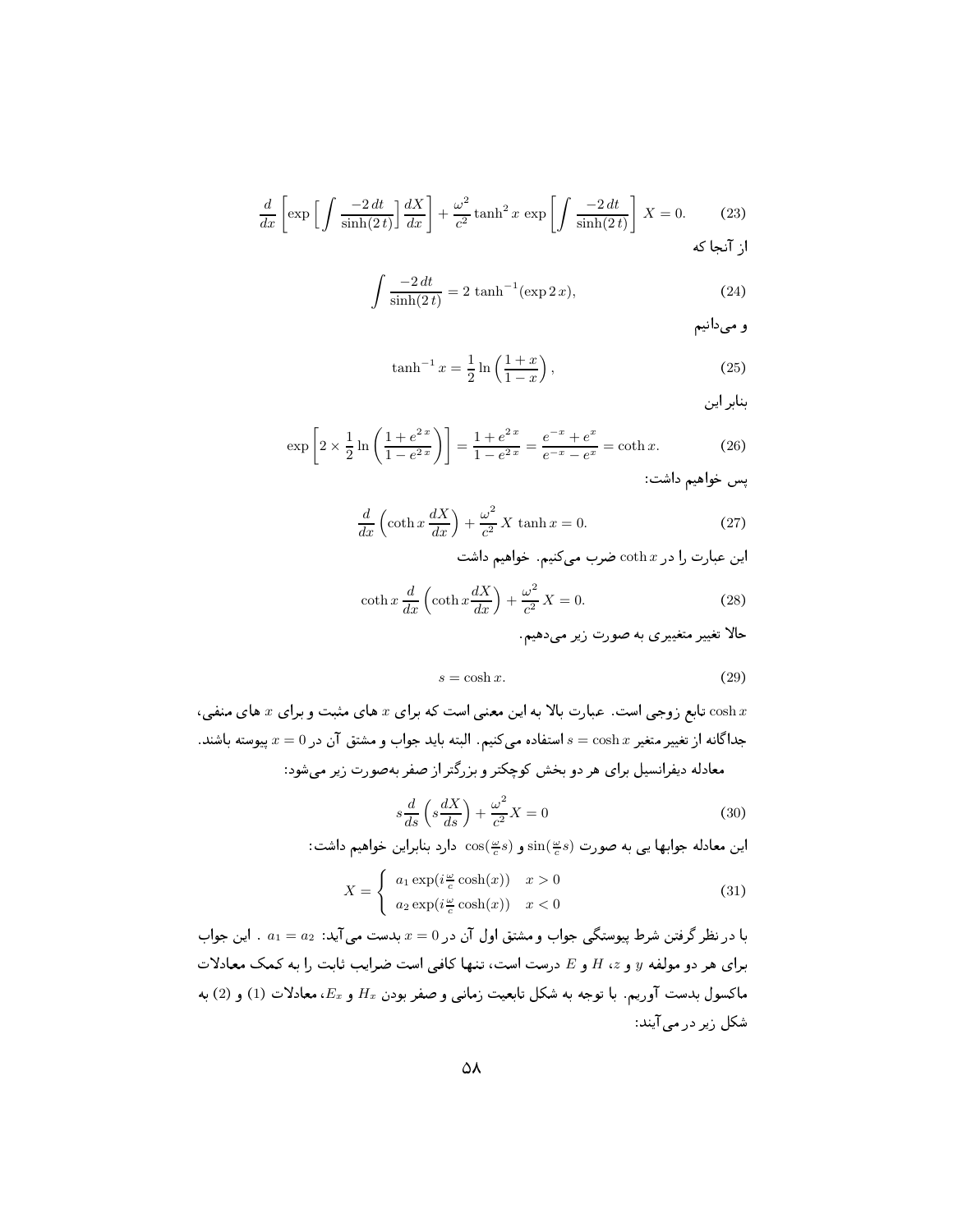$$
-\frac{\partial H_z}{\partial x} = \epsilon \frac{\partial E_y}{\partial t}
$$
\n(32)

$$
\frac{\partial H_y}{\partial x} = \epsilon \frac{\partial E_z}{\partial t} \tag{33}
$$

$$
-\frac{\partial E_z}{\partial x} + \mu \frac{\partial H_y}{\partial t} = 0 \tag{34}
$$

$$
\frac{\partial E_y}{\partial x} + \mu \frac{\partial H_z}{\partial t} = 0 \tag{35}
$$

با توجه به جوابهایی که در بالا بدست آمد استفاده از روابط (32) و (34) سادهتر است. اگرچه دو رابطه دیگر نیز به همین جوابها منتهی میشوند. به این ترتیب خواهیم داشت:

$$
E_z = \begin{cases} e_1 \exp(i\frac{\omega}{c} \ln \cosh(x)) & x > 0\\ e_2 \exp(i\frac{\omega}{c} \ln \cosh(x)) & x < 0 \end{cases}
$$
 (36)

$$
H_z = \begin{cases} h_1 \exp(i\frac{\omega}{c} \ln \cosh(x)) & x > 0\\ h_2 \exp(i\frac{\omega}{c} \ln \cosh(x)) & x < 0 \end{cases}
$$
(37)

$$
E_y = \begin{cases} \frac{h_1}{c} \exp(i\frac{\omega}{c} \ln \cosh(x)) & x > 0\\ \frac{h_2}{c} \exp(i\frac{\omega}{c} \ln \cosh(x)) & x < 0 \end{cases}
$$
(38)

$$
H_y = \begin{cases} \frac{-e_1}{c} \exp(i\frac{\omega}{c} \ln \cosh(x)) & x > 0\\ \frac{-e_2}{c} \exp(i\frac{\omega}{c} \ln \cosh(x)) & x < 0 \end{cases}
$$
(39)

تمام این جوابها خاصیت جالب واحدی دارند، همان طور که میدانیم تابع  $\cosh(x)$  در حد  $x$ های با قدر مطلق بسیار بزرگتر از صفر به صورت  $\exp(x)$  در می آید، پس روابط بالا برای  $x$  های مثبت به صورت موج تخت راست رو، و برای & های منفی به صورت موج تخت چپ رو در می آید. با توجه به رابطه ی

$$
\mathbf{S} = \frac{1}{2} \Big[ \mathbf{E} \times \mathbf{H}^* \Big], \tag{40}
$$

. و صفر بودن مولفههای  $E_x$  و  $H_x$ ،  $\mathbf S$ ، یعنی بردار پوینتینگ، تنها مولفه $x$  خواهد داشت

$$
S_x = \frac{1}{2} \left[ E_y H_z^* - E_z H_y^* \right]. \tag{41}
$$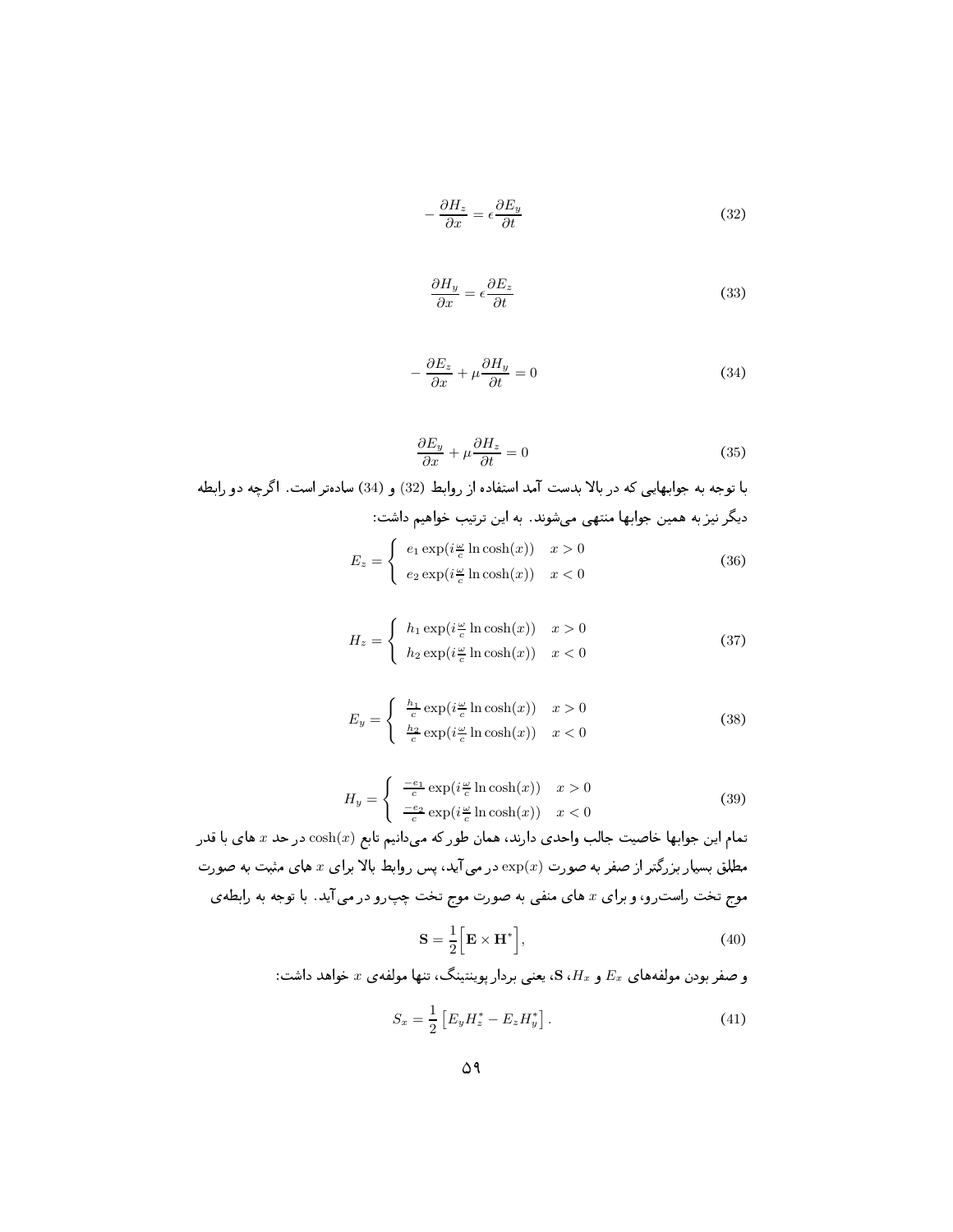

شکل ۱: نمودار موج در محیطی با ضریبشکست tanh  $x$  . دقّت کنید که k و S در جایب که ضریبشکست منفی است، در خلاف جهت هم اند. ضمناً، با دور شدن از a = 0، موج به شکل یک موج تخت در می آید.

در نهایت برای هر دو بخش کوچکتر و بزرگتر از صفر خواهیم داشت:

$$
S_x = \frac{h_1^2 + e_1^2}{2c}.
$$
\n(42)

این رابطه به صراحت نشان می دهد که همان مقدار انرژی که وارد شده در همان جهت نیز خارج شده است. یعنی ضریب بازتاب صفر است. در ضمن می بینیم که وقتی از مبدا دور می شویم جهت انتشار انرژی و بردار موج برای بخش مثبت یکی و در بخش منفی مخالف یکدیگر است.

خوب است به این نکته هم توجه کنیم که در حد 0 $a \rightarrow a \mapsto \tanh x$  به تابع یلهای  $x$  sgn  $x$  میل می کند. <sup>2</sup> اگر گذردهی و تراوایی به شکل  $x$  sgn باشند، ضریب شکست نیز به همین شکل است. در این حالت مسئلهی بازتاب را می توان تنها با اعمال شرط مرزی در  $x=0$  حل کرد، و نتیجه همان است که از  $a \rightarrow a \rightarrow 0$  حل ما در حالت  $a \rightarrow 0$  به دست می

## مراجع

- [1] V. G. Veselago: "The Electrodynamics of Substances with Simultanously Negative Values of  $\epsilon$  and  $\mu$ ", Soviet Physics Usp., vol. 10, p. 509 (1968)
- [2] A. Grbic and G. V. Eleftheriades: "Overcoming the Diffraction Limit with a Left-Handed Transmission-Line Lens", Physical Review Letters vol. 92, 117403-4 (2004)

. ج ج برابر با 1 است، برای  $x = 0$  برابر با 0 است، و برای  $x < 0$  برابر با 1– است.  $x > 0$  برابر با 1– است.